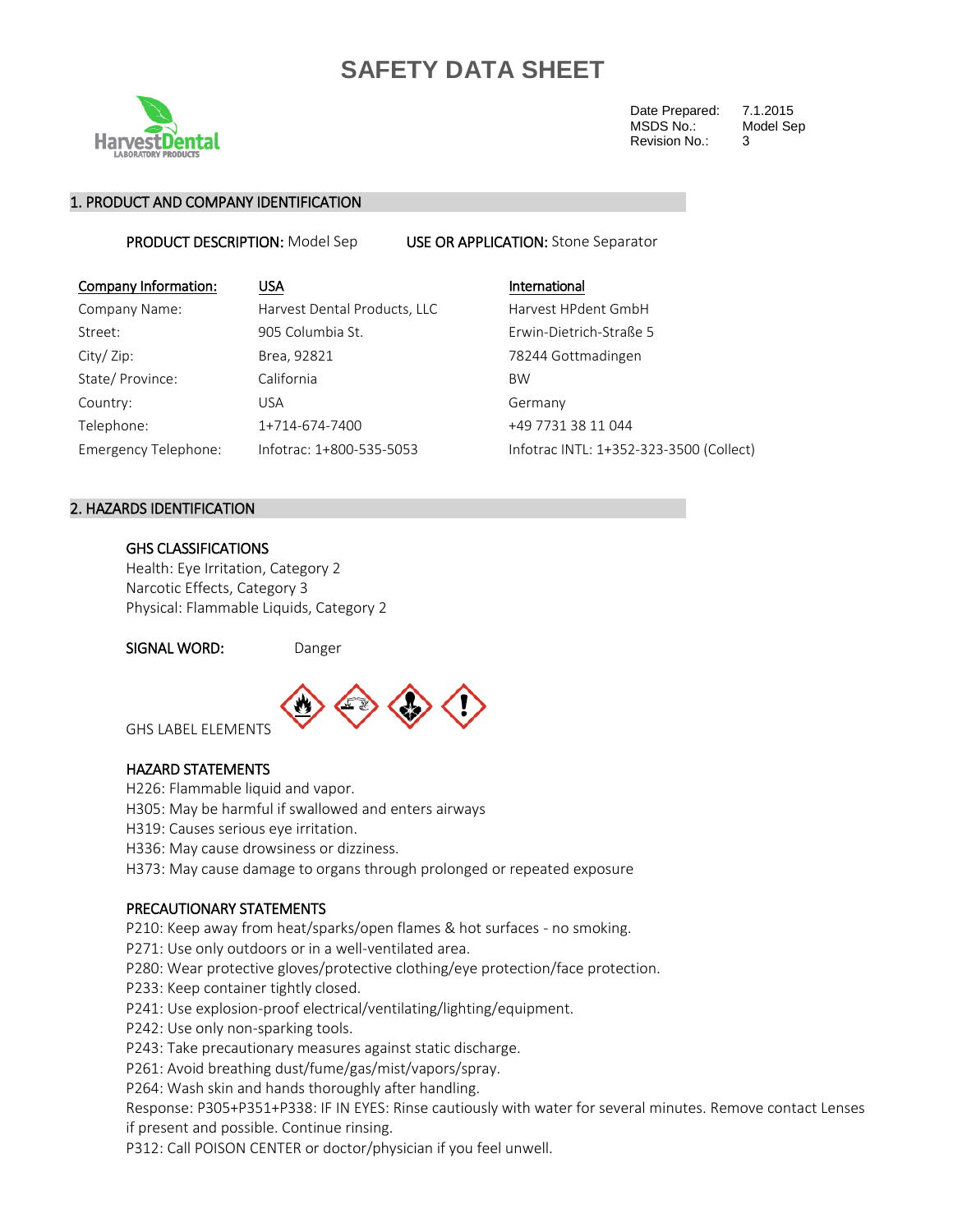

Date Prepared: 7.1.2015 MSDS No.: Model Sep Revision No.: 3

P303+P361+P353: If on skin (or hair): Remove all contaminated clothing. Rinse skin with water/shower. P304+P340: If inhaled: Remove to fresh air and keep at rest in a position comfortable for breathing.

### STORAGE:

P403+P233: Store in a well-ventilated place. Keep container tightly closed. P405: Store locked up.

### DISPOSAL:

Dispose of contents and container in accordance with all local, regional, national and International regulations.

### SUPPLEMENTAL LABEL ELEMENTS:

Avoid contact with skin and clothing. Wash thoroughly after handling.

### Hazards not otherwise classified:

Prolonged or repeated contact may dry skin and cause irritation.

### EMERGENCY OVERVIEW

PHYSICAL APPEARANCE: Clear, colorless liquid. IMMEDIATE CONCERNS: R/36/37/38: Irritating to eyes, respiratory system and skin.

### POTENTIAL HEALTH EFFECTS

EYES: Severely irritating. If not removed promptly, will injure eye tissue, which may result in permanent damage.

SKIN: Prolonged or repeated contact may cause skin irritation.

INGESTION: Ingestion may cause headache, dizziness, fatigue and CNI depression.

INHALATION: May cause headaches and dizziness.

MEDICAL CONDITIONS AGGRAVATED: Pre-existing eye and skin disorders or lung allergies may be aggravated by exposure.

ROUTES OF ENTRY: Inhalation or direct contact with skin or eyes.

IRRITANCY: Irritating to eyes, respiratory system and skin.

SENSITIZATION: May cause allergic skin reaction.

HEALTH HAZARDS: Danger of cumulative effects.

PHYSICAL HAZARDS: Flammable liquid and vapor. Harmful if swallowed or inhaled. Causes irritation to skin, eyes and respiratory tract. Affects CNS.

### 3. COMPOSITION / INFORMATION ON INGREDIENTS

Under GHS-OSHA 4.11 the precise composition of this product is withheld as confidential business information (CBI). A more complete disclosure can be provided to a health, or safety professional when necessary. SUBSTANCES or MIXTURE: Mixture

| Ingredients                                | %         | <b>Hazard Symbols</b> | <b>Risk Phrases</b> | <b>CAS No</b> | <b>EINECS</b> |
|--------------------------------------------|-----------|-----------------------|---------------------|---------------|---------------|
| Naphtha Light Aliphatic<br>(petroleum) (*) | $25 - 35$ | Xn                    | 10-65               | 64742-89-8    | 289-220-8     |
| Isopropyl alcohol (isopropanol)            | 34-45     | F: Xi                 | 11-36-67            | 67-63-0       | 200-661-7     |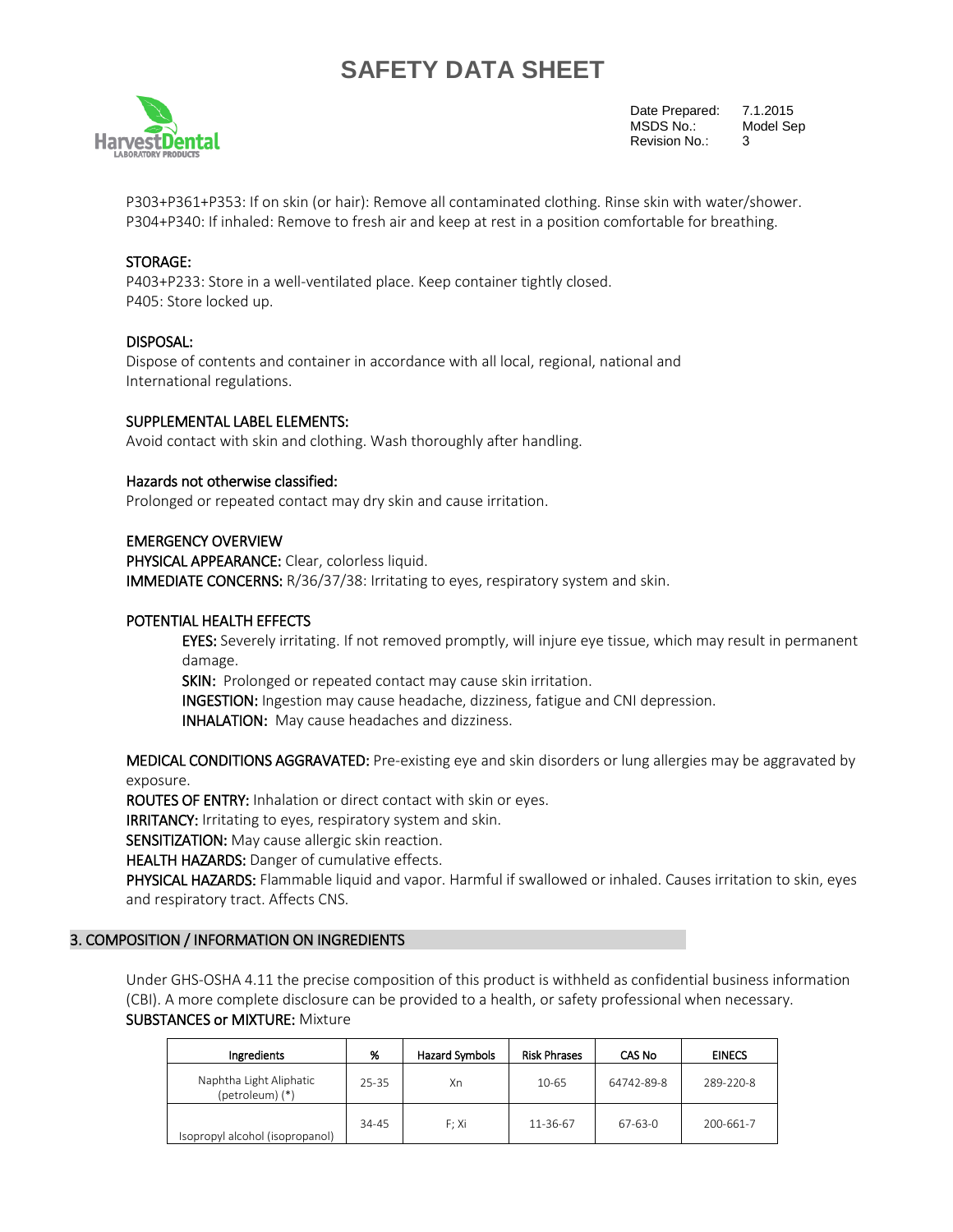

Date Prepared: 7.1.2015<br>MSDS No.: Model Sep MSDS No.: Model September 2014 Revision No.:

(\*) This substance is not considered toxic according to Directive 2008/58/EC, Annexes 1A and 1C

## 4. FIRST AID MEASURES

| 4.1 | Eve:        | Flush with plenty of water also under eyelids for at least 15 minutes.                  |
|-----|-------------|-----------------------------------------------------------------------------------------|
| 4.2 | Skin:       | Wash with soap and water. If irritation occurs, consult a physician.                    |
| 4.3 | Inhalation: | Move to fresh air, and provide oxygen if breathing is difficult. Get medical attention. |
| 4.4 | Ingestion:  | Do not induce vomiting. Give large amounts of water. Get medical attention.             |

### 5. FIRE FIGHTING MEASURE

| 5.1 | Suitable Extinguishing media:      | Carbon dioxide, alcohol foam, dry chemicals          |
|-----|------------------------------------|------------------------------------------------------|
| 5.2 | Forbidden extinguishing Media:     | Direct water flow.                                   |
| 5.3 | Special firefighting measures:     | None                                                 |
| 5.4 | Unusual fire and explosion hazard: | None.                                                |
| 5.5 | Special protection equipment:      | Sealed overalls; self-contained breathing apparatus. |

### 6. ACCIDENTAL RELEASE MEASURES

| 6.1 | Personal precautions:         | Impervious gloves, safety glasses, lab coat or apron, in case of a<br>dangerous high concentration use a respirator with filter. |
|-----|-------------------------------|----------------------------------------------------------------------------------------------------------------------------------|
| 6.2 | Environmental<br>Precautions: | Avoid product spillage in sewage or drainage. Limit leakage and                                                                  |
|     |                               | keep away from ignition sources.                                                                                                 |
| 6.3 | <b>Reclaiming Methods:</b>    | Avoid ignition sources. Absorb with paper towel or allow evaporation                                                             |
|     |                               | in hooded area. Flush area with water.                                                                                           |

## 7. HANDLING AND STORAGE

| 7.1 | Handling precautions:        | Keep away from ignition source. Keep container tightly closed. |
|-----|------------------------------|----------------------------------------------------------------|
| 7.2 | Precautions in case of fire: | Keep away from sources of ignition. No smoking.                |
| 7.3 | Storage conditions:          | Store product at room temperature.                             |
| 7.4 | Suggested container:         | Original sealed containers provided by manufacturer.           |
| 7.5 | Environmental                |                                                                |
|     | Precautions:                 | Do not allow product to reach sewers and rivers.               |
| 7.6 | Other precautions:           | Use according to directions.                                   |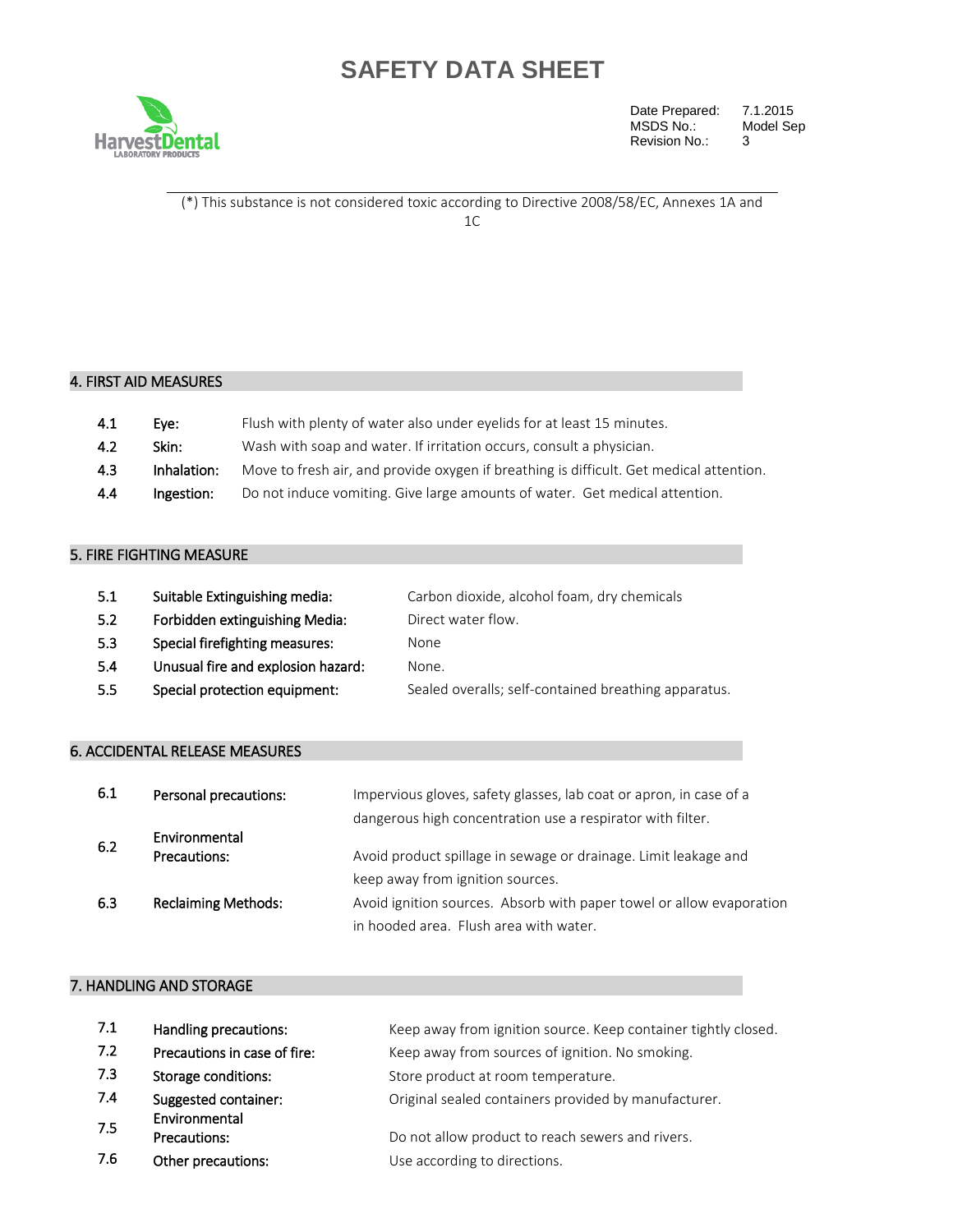

Date Prepared: 7.1.2015<br>MSDS No.: Model Sep MSDS No.: Model September 2014 Revision No.:

## 8. EXPOSURE CONTROLS / PERSONAL PROTECTION

| 8.1 | <b>Exposure Limits:</b>                  | Naphtha Light Aliphatic (petroleum)                                   | 500 ppm TWA OSHA PEL           |
|-----|------------------------------------------|-----------------------------------------------------------------------|--------------------------------|
|     |                                          |                                                                       | 500 ppm Skin TWA, 400 ppm STEL |
| 8.2 | <b>Exposure Controls:</b>                | Use in well ventilated area.                                          |                                |
| 8.3 | Ventilation:                             |                                                                       |                                |
|     | Local exhaust ventilation:               | Appropriate                                                           |                                |
|     | Special ventilation:                     | None                                                                  |                                |
|     | Mechanical ventilation:                  | None                                                                  |                                |
|     | <b>Other Ventilation:</b>                | None                                                                  |                                |
| 8.4 | <b>Respiratory Protection:</b>           | Avoid vapor inhalation. In case of dangerous high concentration use a |                                |
|     |                                          | respirator with approved filter.                                      |                                |
| 8.5 | Hands Protection:                        | Impervious gloves, nitrilic type.                                     |                                |
| 8.6 | <b>Eyes Protection:</b>                  | Safety glasses.                                                       |                                |
| 8.7 | <b>Skin Protection:</b>                  | Handle in accordance with good personal hygiene and safety practices. |                                |
| 8.8 | Other:                                   | None.                                                                 |                                |
| 8.9 |                                          |                                                                       | Not                            |
|     | Environmental exposure control measures: |                                                                       | applicable                     |

## 9. PHYSICAL AND CHEMICAL PROPERTIES

| 9.1 | <b>General information:</b>         |                                                                  |                        |                               |
|-----|-------------------------------------|------------------------------------------------------------------|------------------------|-------------------------------|
|     | Appearance:                         | Colorless Liquid.                                                |                        |                               |
|     | Odor:                               | Petroleum odor.                                                  |                        |                               |
| 9.2 |                                     | Information related to health, safety and environment            |                        |                               |
|     | pH:                                 | Not determined (N/D)                                             | Relative density:      | NA.                           |
|     | <b>Boiling point:</b>               | $85^{\circ}$ C                                                   | Specific gravity:      | $0,83$ g/ml @ 20 $^{\circ}$ C |
|     | <b>Flash Point:</b>                 | $(13^{\circ}C(55.4^{\circ}F)(TCC))$                              | Solubility:            | Insoluble                     |
|     | Flammable:                          | Yes                                                              | Viscosity (dynamic):   | < 2500 cP @ 23°C              |
|     | Lower Explosivity Limit:            | 2,0                                                              | Viscosity (cinematic)  | > 700 mm2/s @ 23°C            |
|     | <b>Upper Explosivity Limit:</b>     | 12,7                                                             | Vapor density (air=1): | <b>ND</b>                     |
|     | Oxidation:                          | None                                                             | Evaporation rate:      | ND.                           |
|     | Vapor Pressure:                     | <b>NA</b>                                                        | Melting point:         | NA.                           |
| 9.3 |                                     | Other information (according to communitarian directive 94/9/EC) |                        |                               |
|     | Miscibility:                        | Not determined.                                                  | Conducibility:         | Not determined.               |
|     | Solubility in Lipids:               | Not determined.                                                  | Gases Group:           | Not determined.               |
|     | <b>10. STABILITY AND REACTIVITY</b> |                                                                  |                        |                               |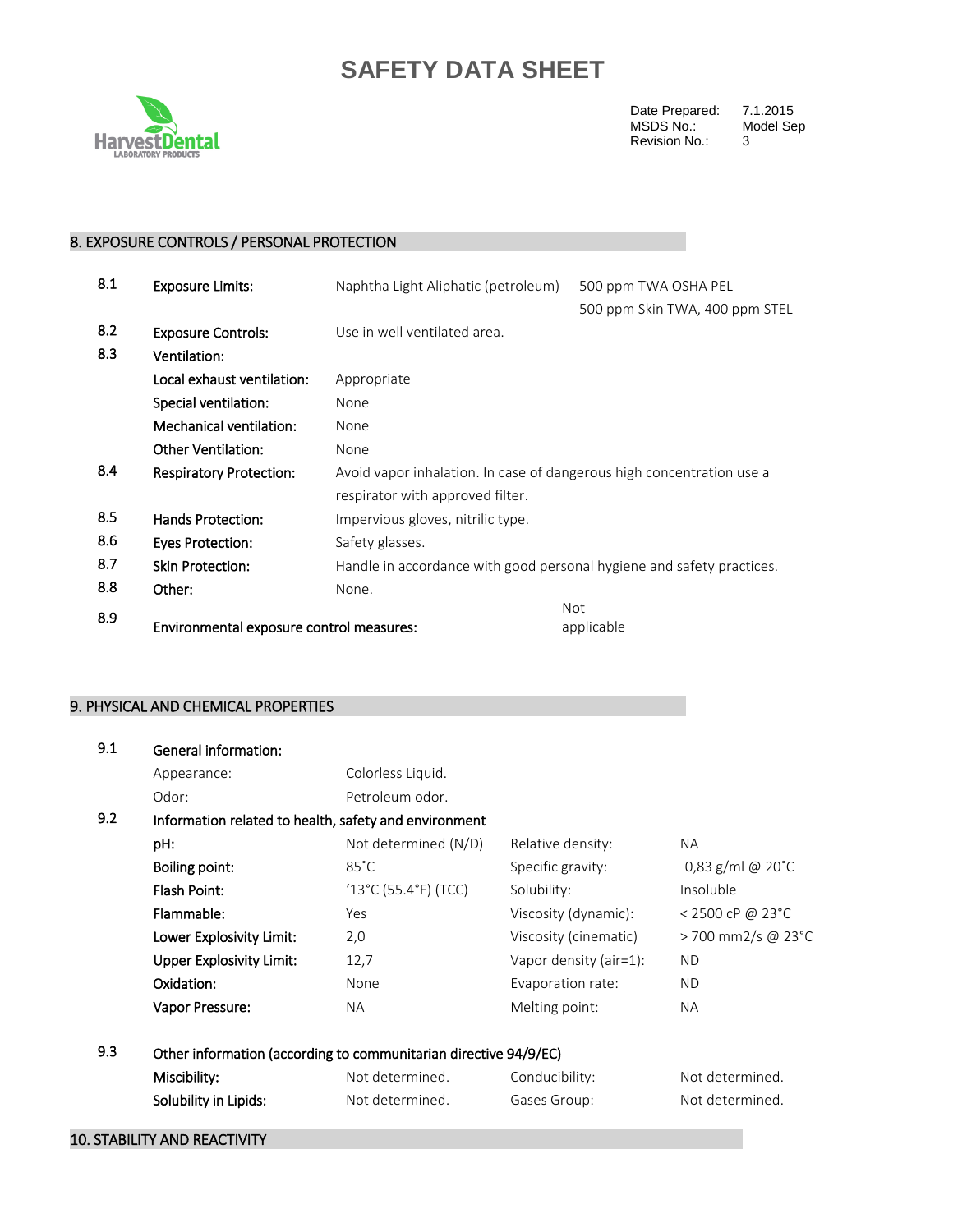

Date Prepared: 7.1.2015<br>MSDS No.: Model Se Revision No.: 3

Model Sep

| 10.1 | Stability:                        | Stable                                            |
|------|-----------------------------------|---------------------------------------------------|
| 10.2 | Conditions to avoid:              | Heat, flames, and sparks.                         |
| 10.3 | Materials to avoid:               | Strong oxidizing agents.                          |
| 10.4 | Hazardous decomposition products: | Carbon dioxide and carbon monoxide, hydrocarbons. |
| 10.5 | Further information:              | Not determined                                    |
|      |                                   |                                                   |

### 11. TOXICOLOGICAL INFORMATION

| 11.1 | Acute oral toxicity:              | LD 50 Rat: > 4570 mg/kg                                 |
|------|-----------------------------------|---------------------------------------------------------|
| 11.2 | Acute inhalation toxicity:        | LC 50 RAT: 30 mg/1, 4 h                                 |
| 11.3 | Acute dermal toxicity:            | LD 50 Rat: > 13400 mg/kg                                |
| 11.4 | Irritation and corrosivity:       | Can be mildly irritating to eyes, skin and respiratory. |
| 11.5 | Sensitizing effects:              | No sensitizing effects.                                 |
| 11.6 | Effects after prolonged exposure: | Unknown.                                                |
| 11.7 | Toxic-kinetic effects:            | Unknown.                                                |
| 11.8 | Effects on metabolism:            | Unknown.                                                |

#### 12. ECOLOGICAL INFORMATION

| 12.1 | Toxicity:                         | This product has no known ecological hazardous effects. |
|------|-----------------------------------|---------------------------------------------------------|
| 12.2 | Mobility:                         | Respective data is not available.                       |
| 12.3 | Persistence and degradability:    | No classification known.                                |
| 12.4 | Biocomumulative potential:        | No indication of bio-accumulation potential.            |
| 12.5 | <b>Results of PBT Assessment:</b> | Does not meet the criteria for classification as PBT.   |
| 12.6 | Other adverse effects:            | No effects known.                                       |
|      |                                   |                                                         |

#### 13. DISPOSAL CONSIDERATIONS

#### 13.1 Waste disposal methods:

The generation of waste should be avoided or minimized wherever possible. Disposal of this product, solutions and any by-products should at all times comply with the requirements of environmental protection and waste disposal legislation and any regional local authority requirements. Dispose of surplus and non-recyclable products via a licensed waste disposal contractor. Waste should not be disposed of untreated to the sewer unless fully compliant with the requirements of all authorities with jurisdiction. Waste packaging should be recycled. Incineration or landfill should only be considered when recycling is not feasible. This material and its container must be disposed of in a safe way. Care should be taken when handling emptied containers that have not been cleaned or rinsed out. Empty containers or liners may retain some product residues. Vapor from product residues may create a highly flammable or explosive atmosphere inside the container. Do not cut, weld or grind used containers unless they have been cleaned thoroughly internally. Avoid dispersal of spilled material and runoff and contact with soil, waterways, drains and sewers.

| Ingredient                                               |               | status | Ref  |
|----------------------------------------------------------|---------------|--------|------|
| Isobutyl alcohol $(I,T)$ ; 1-Propanol, 2-methyl- $(I,T)$ | $78 - 83 - 1$ | _isted | '14( |

### 14. TRANSPORT INFORMATION

14.1 DOT Land transport (ADR/ RID) (49 CFR 172.101):

| UN Number:              | 1993 |
|-------------------------|------|
| Transport hazard class: |      |

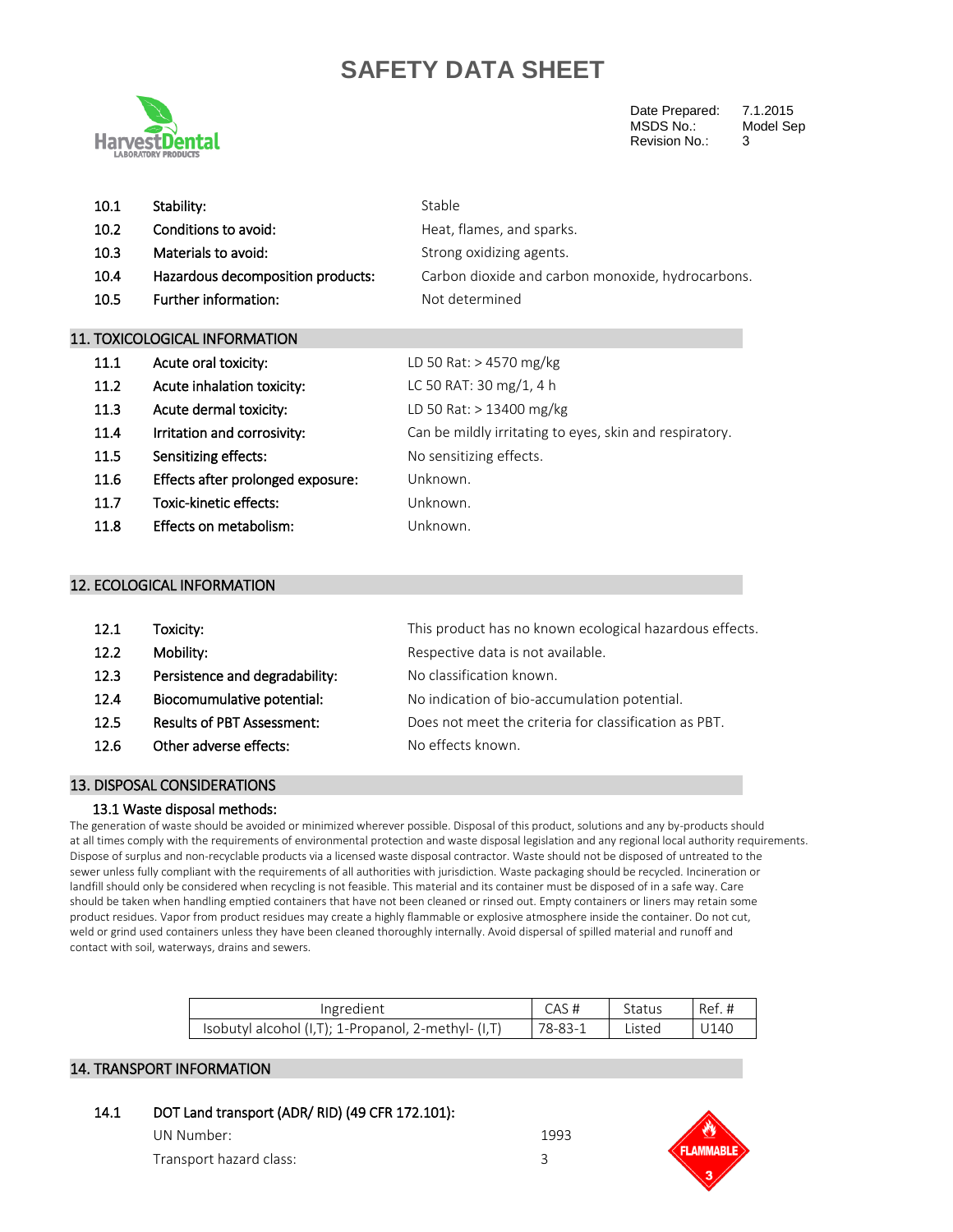

Date Prepared: 7.1.2015 MSDS No.: Model Sep Revision No.: 3

| Packing group:        |                         |
|-----------------------|-------------------------|
| Proper shipping name: | Flammable Liquid n.o.s. |
| Hazard label:         | Flammable Liquid        |

| 14.2 | Air transportation (IATA): |                         |
|------|----------------------------|-------------------------|
|      | UN Number:                 | 1993                    |
|      | Transport hazard class:    | 3                       |
|      | Packing group:             | $\mathsf{II}$           |
|      | Proper shipping name:      | Flammable Liquid n.o.s. |
|      | Hazard label:              | Flammable Liquid        |
|      |                            |                         |
| 14.3 | Sea transportation (IMDG)  |                         |
|      | UN Number:                 | 1993                    |
|      | Transport hazard class:    | 3                       |
|      | Packing group:             | $\mathsf{II}$           |
|      | Proper shipping name:      | Flammable Liquid n.o.s. |
|      | Hazard label:              | Flammable Liquid        |

### 15. REGULATORY INFORMATION

#### 15.1 Risk Phrases:

|      | 11                    | Flammable                                                                         |  |
|------|-----------------------|-----------------------------------------------------------------------------------|--|
|      | 65                    | Harmful; may cause lung damage if swollowed.                                      |  |
|      | 36                    | Irritating to eyes.                                                               |  |
|      | 67                    | Vapours may cause drowsiness and dizziness.                                       |  |
| 15.2 | <b>Safety Phrases</b> |                                                                                   |  |
|      | 2                     | Keep out of the reach of children.                                                |  |
|      | 16                    | Keep away from sources of ignition.                                               |  |
|      | 23                    | Do not breathe vapour.                                                            |  |
|      | 24/25                 | Avoid contact with skin and eyes.                                                 |  |
|      | 62                    | If swollowed, do not induce vomiting; seek medical attention.                     |  |
| 15.3 | Further info:         | The information is based on present level of our knowledge. It does not, however, |  |
|      |                       | give assurances of product properties and establishes no contract legal rights.   |  |
| 15.4 |                       | Sources of key data used to compile the Safety Data Sheet:                        |  |
|      | O.S.H.A.              | www.osha.gov                                                                      |  |
|      |                       | European Chemicals Bureau (ECB)<br>www.ecb.jrc.it                                 |  |
|      |                       | European Chemical Substances Information (ESIS)<br>www.ecb.jrc.it/esis            |  |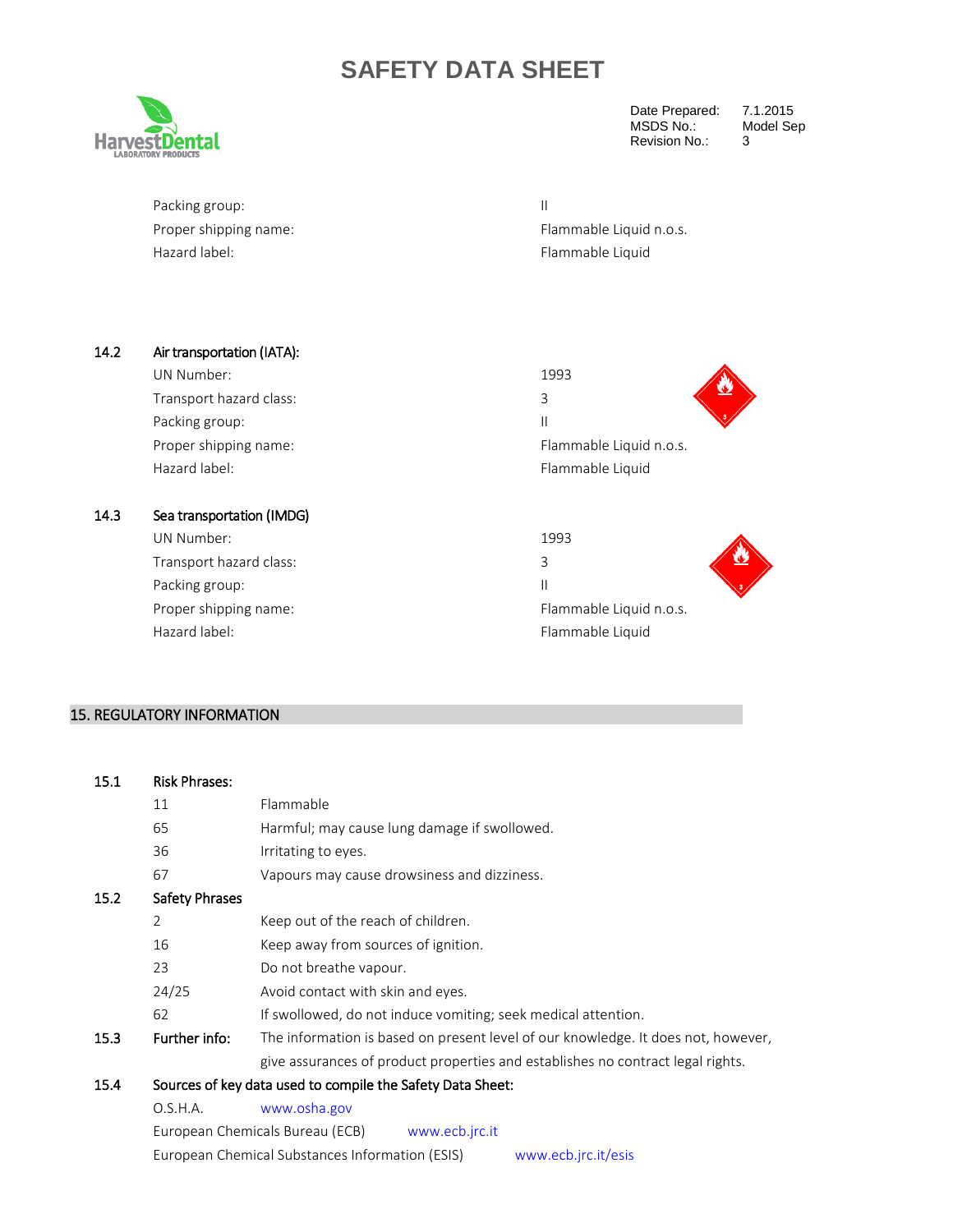

 $15.5$ 

Date Prepared: 7.1.2015<br>MSDS No.: Model Sep MSDS No.: M<br>Revision No.: 3 Revision No.:

| A.C.G.I.H.                            | www.acgih.org                                                                            |  |  |  |
|---------------------------------------|------------------------------------------------------------------------------------------|--|--|--|
| N.I.O.S.H.                            | www.cdc.gov/niosh                                                                        |  |  |  |
| U.E.                                  | www.europa.eu/index it.htm                                                               |  |  |  |
| I.A.R.C.                              | www.jarc.fr                                                                              |  |  |  |
| N.T.P.                                | www.ntp.niehs.nih.gov                                                                    |  |  |  |
| <b>European Community Directives:</b> |                                                                                          |  |  |  |
| 67/548/EEC:                           | Classification, packaging and labelling of dangerous substances.                         |  |  |  |
| 99/45/EC:                             | Directive concerning the approximation of the laws, regulations and administrative       |  |  |  |
|                                       | provisions of the Member States relating to the classification, packaging and labelling  |  |  |  |
|                                       | of dangerous preparations.                                                               |  |  |  |
| 2001/58/EC:                           | Second amendment of directive 91/155/EEC for the definition of a detailed                |  |  |  |
|                                       | arrangement of specific information relating to dangerous preparations (art. 14 of       |  |  |  |
|                                       | 99/45/EC) and substances (art. 27 of 67/548/EEC).                                        |  |  |  |
| 89/656/EEC:                           | Directive on the minimum health and safety requirements for the use by workers of        |  |  |  |
|                                       | personal protective equipment at the workplace (third individual directive within the    |  |  |  |
|                                       | meaning of Article 16 (1) of Directive 89/391/EEC).                                      |  |  |  |
| 89/686/EEC:                           | Approximation of the laws of the Member States relating to personal protective           |  |  |  |
|                                       | equipment.                                                                               |  |  |  |
| 94/9/EC:                              | Approximation of the laws of the Member States concerning equipment and protective       |  |  |  |
|                                       | at work.                                                                                 |  |  |  |
| 98/24/EC:                             | Commission Directive 2008/58/EC of 21 August 2008 amending, for the purpose of its       |  |  |  |
|                                       | adaptation to technical progress, for the 30th time, Council Directive 67/548/EEC on     |  |  |  |
|                                       | the approximation of the laws, regulations and administrative provisions relating to the |  |  |  |
|                                       | classification, packaging and labelling of dangerous substances.                         |  |  |  |

### 16. OTHER INFORMATION

PREPARED BY: Sasha DerAvanessian REVISION SUMMARY: This SDS replaces all prior MSDS.

HMIS RATING:

RATINGS:

- 0 = Minimal
- 2 = Slight
- 3 = Serious
- 4 = Severe



#### MANUFACTURER DISCLAIMER:

To the best of our knowledge, the information contained herein is accurate. However, Harvest Dental Products, LLC does not assume any liability for the accuracy or completeness of the information contained herein. Final determination of suitability of any material is the sole